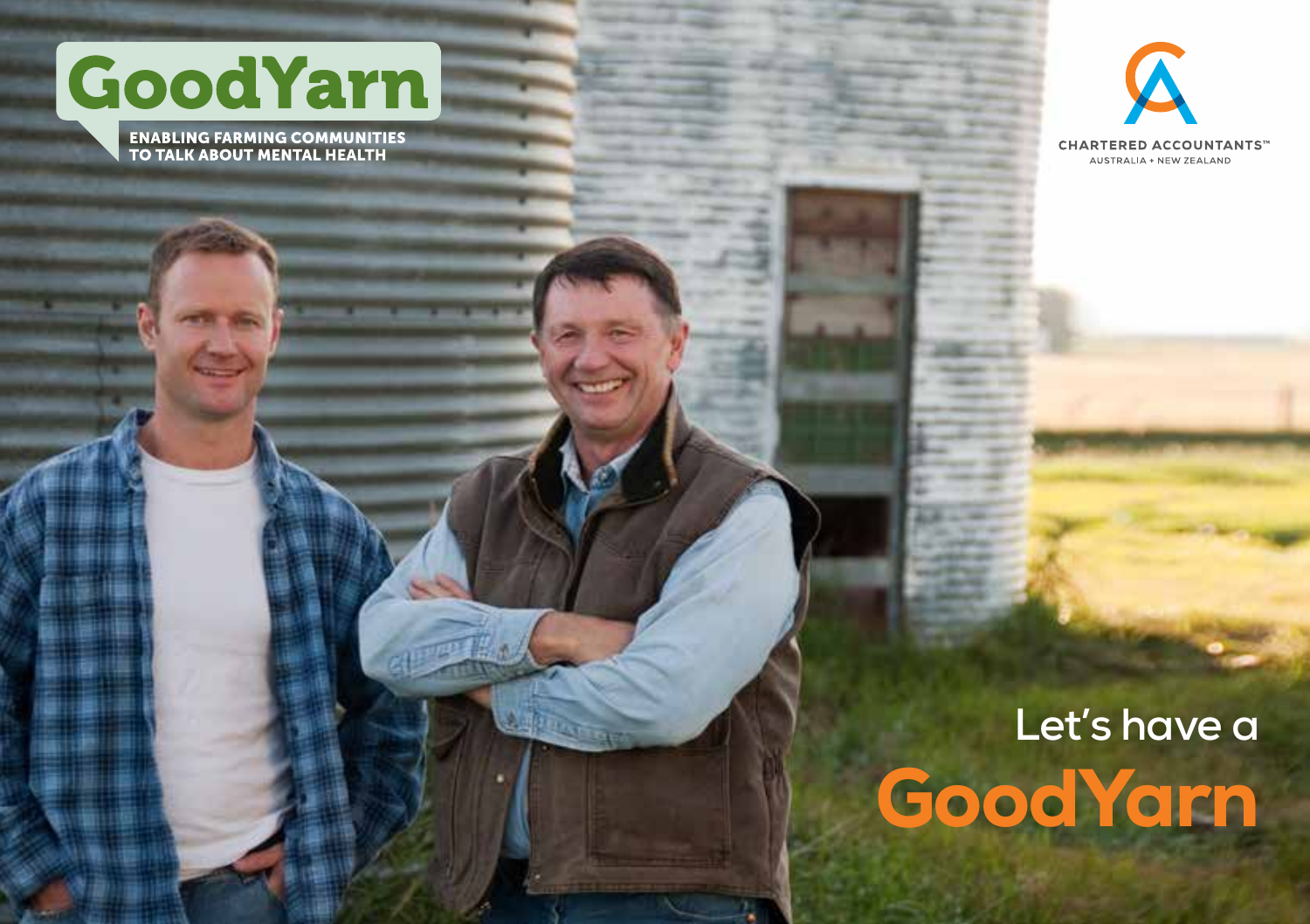



### **Why have a** GoodYarn?

People who live and work on the land regularly have to cope with a number of challenges – from long working hours, to unexpected weather events, isolation and constant financial pressure. They're all factors that can impact negatively on their mental wellbeing. That's why it's so important for people in rural communities to be able to have a GoodYarn about mental health.

Chartered Accountants Australia and New Zealand (CA ANZ) recognises our members located in rural New Zealand come into regular contact with client pressures, fatigue and stresses. Members have sought support to help with dealing with the tide of mental fatigue and increased concerns for welfare within their client bases. We have listened to your feedback and needs, and have been working with WellSouth Primary Health Network (WellSouth) a primary health organisation, to bring you the GoodYarn programme.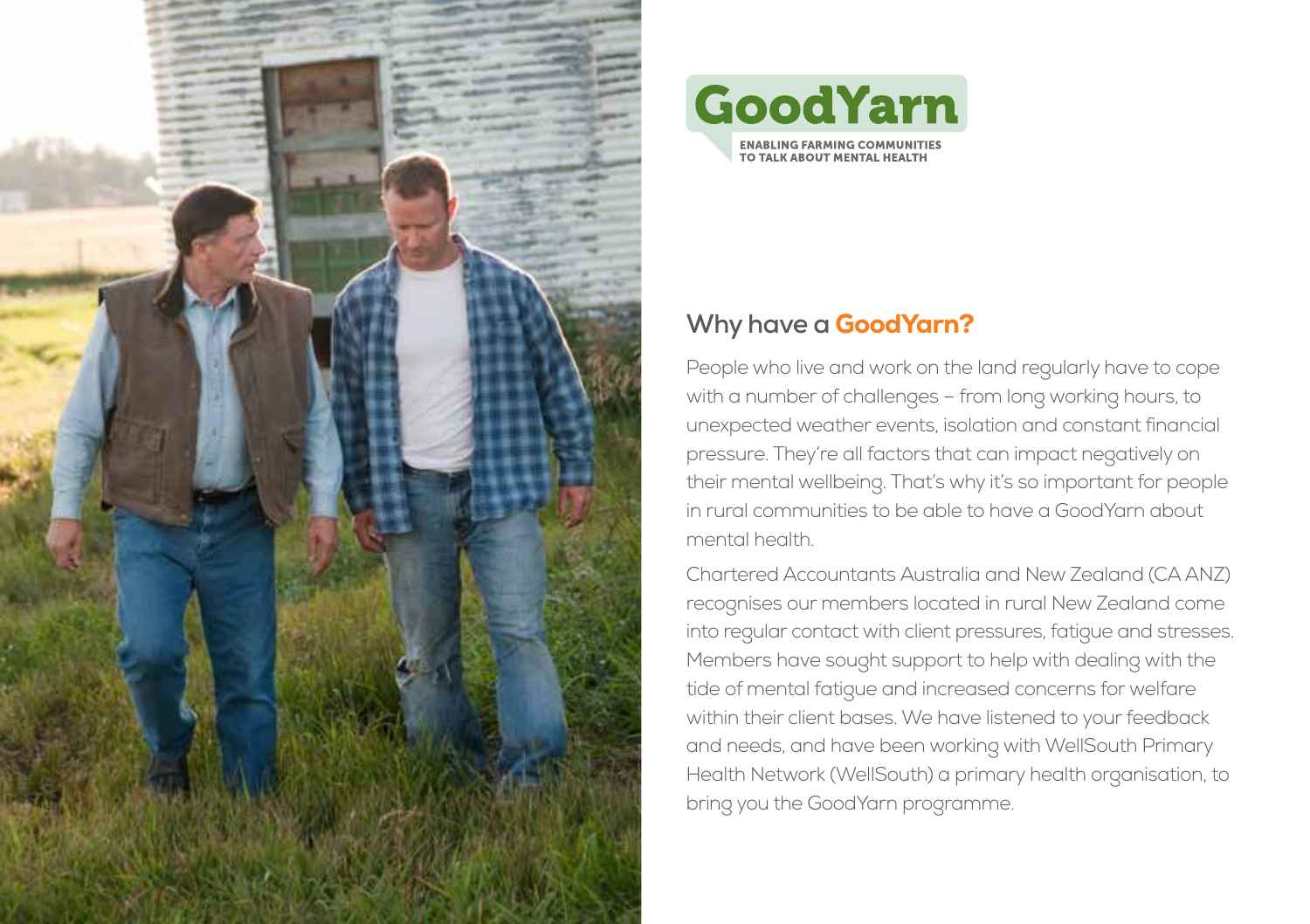# **What is** GoodYarn?

If you regularly talk to people who are in farming, agribusiness, businesses in the primary sector, and those working and living in rural communities, GoodYarn is a practical workshop for you. The workshop is designed to give you the tools and confidence to help you include mental wellness as part of the conversation.

Developed initially by DairyNZ and WellSouth, GoodYarn is aimed at those living or working in a rural community, including:

- Farmers and farm workers
- Rural employers and contractors
- Stock agents and rural consultants
- Agribusiness professionals

CA ANZ has arranged with WellSouth for the GoodYarn programme to be delivered to our members. The workshops will be facilitated by trained rural-based experienced and recognised Chartered Accountants who appreciate the pressures of rural life.

## **What does** GoodYarn**cover?**

- Tips for maintaining mental wellbeing
- How to recognise the signs of stress and common mental health problems
- Practical tools to help you initiate a conversation when you're concerned about someone
- How to access the appropriate support services.

# GoodYarn **benefits**

Good Yarn promotes positive mental health and wellbeing of participants, their clients, colleagues, families, and friends. Some benefits of good mental health are:

- Increased ability to cope with challenging situations
- Increase performance & productivity
- Decreased rates of physical illness
- Improve immune system
- Improved personal and professional relationships
- A longer and more enjoyable life